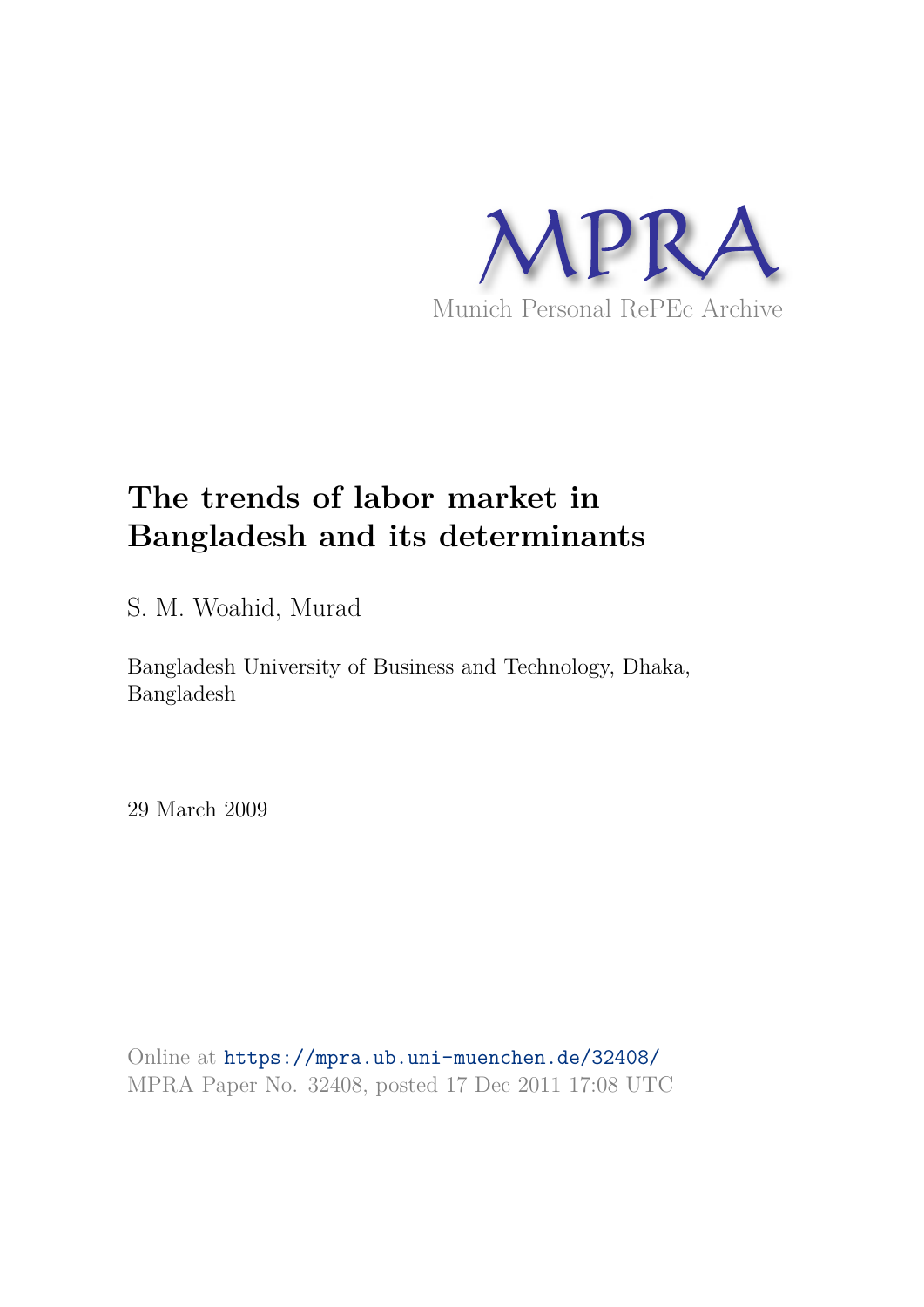# **The Trends of Labor Market in Bangladesh and Its Determinants**

S. M. Woahid Murad

Department of Economics, Bangladesh University of Business and Technology Email: woahidmurad@ymail.com

#### **ABSTRACT**

In this paper we have tried to find out specially the features of unemployment- underemployment scenario. As we know, like *auction market* labor market is not perfectly competitive. For various heterogeneities it has some distinct features. In Bangladesh unemployment and underemployment problems arrive due to the lack of effective demand for labor. Hence in this paper we desire to focus the demand determinants of labor in Bangladesh. In this case we have emphasized on manufacturing sector which is the emerging sector of Bangladesh economy both from the employment generation and economic growth perspectives. To estimate the demand determinants we have used ARDL model where the estimation period is from 1980 to 2002.

JEL Code: E24, J01, M51

## **I. Introduction:**

As a labor abundant country, the prospect of the entire economy of Bangladesh depends on the features of the labor market. In fact the demand for labor is not sufficient enough to generate the job opportunity for the existing unemployed as well as underemployed workers. Consequently the economy faces excess supply of labor. For various socio-economic reasons, market does not clear.

In the labor market, employment is determined by the supply of labor in situations of full employment. But in situations of unemployment and underemployment, employment is determined by the demand factors. Hence, the components of the supply function and the determinations of employment need to be analyzed separately (Rahman, 1993).

Keynes believed that a certain level of *frictional unemployment* was characteristic of all labor markets (which are known as *natural rate* of unemployment); however, involuntary unemployment may arise when a condition of disequilibrium exists in labor markets, with supply exceeding demand (Hall, 1972). According to Keynesian economics, any level of unemployment beyond the natural rate of unemployment most likely due to insufficient demand in the overall economy.

The major objective of this paper is to analyze the changing features of labor market in Bangladesh. To explore the composition of labor market, in the first part of this paper, is to focus on the changing features of labor market, its trends and examine the previous study on the labor market. In the second part of this paper is to analyze the major industrial groups<sup>1</sup>, demand determinants for employee and worker separately. Then it is to suggest some policy implications.

## **II. The Changing and Challenging Features of Labor Market in Bangladesh**

The changing features of the composition of labor force, employment, unemployment, underemployment scenario depends on various factors such as demography, structural change, change of social attitude, trends of economic activities, the macroeconomic policies initiated by private and public sectors as well as multilateral organizations specially the World Bank, IMF, United Nation. In various cases the factors are interrelated with various aspects. In this section of this paper we will elaborately explore the anatomy of the labor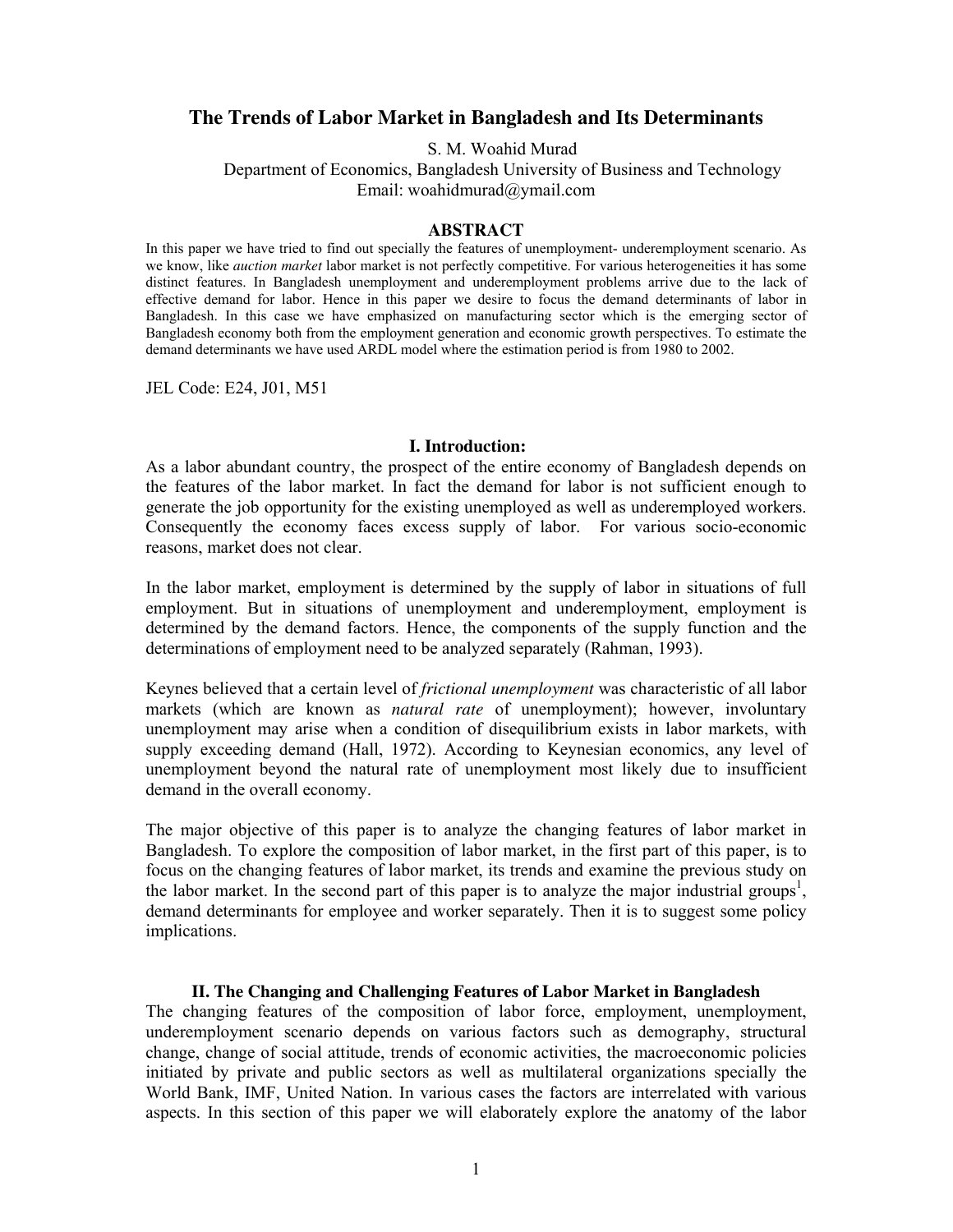market in Bangladesh and the literature survey associated with various economies along with Bangladesh.

Chletsos, Kollias and Manolas (2000) found that the growth rate has a positive impact on the employment level; however, there is a negative relationship between employment and labor productively. Chletsos and Markellos (2005) also GDP, exports to imports and employment level (Chletsos, 2005).

Though Bangladesh achieved GDP growth rate 6.634% in period 2005-06 compared with 5.26% period 2002-2003. *Crude activity rates* (indicates the ratio of the economically active population to the total population expressed in percentage) of male and female increase but with higher gap. Over the year it has no significant change. Another aspect is that the unemployment rate remains almost constant at 4.3%. Figure 1 exhibits GDP growth rate and unemployment rate of population age 15 and above in Bangladesh by sex, 1995-2006.

Figure 1: GDP growth rate<sup>a</sup> a and crude activity rate of population 15 years and above **in Bangladesh by sex, 1995-2006**



Source: BBS: *Labour force survey* (Dhaka, GoB, Various years) *Bangladesh Economic Review* (GoB, various years)

Note: <sup>a</sup> at constant prices for year 1995-96





Source: BBS: *Labour force survey* (Dhaka, GoB, Various years) *Bangladesh Economic Review* (GoB, various years)

Note: <sup>a</sup> at constant prices force year 1995-96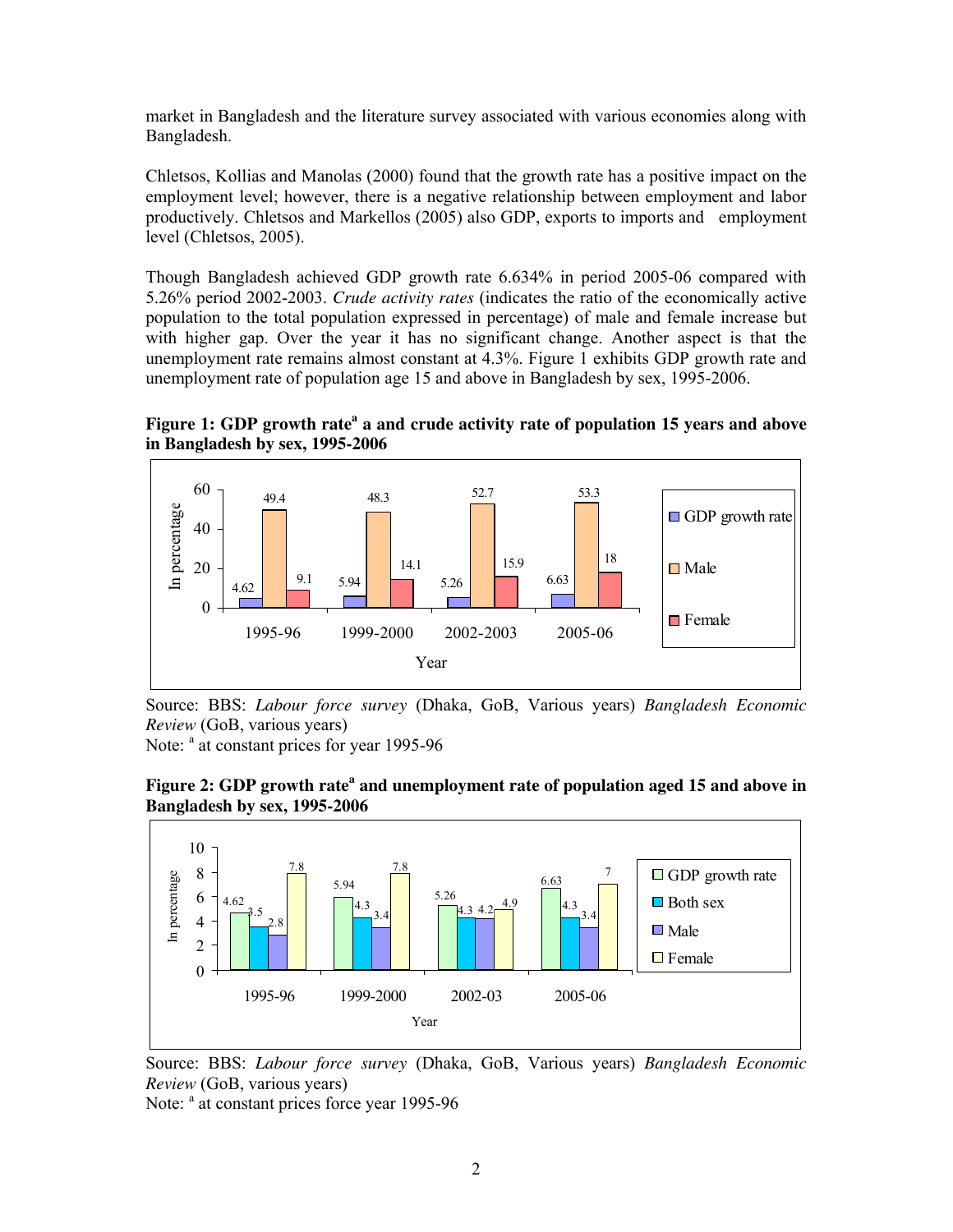In figure 2 unemployment rate was 3.5 percent in the year 1995-96 which was lower compare to 1999-2006. But female unemployment rate was 7.8 percent and over the year it has been declined to 7 percent. In the year 2002-2003 female unemployment rate was low (9.9 percent) compare to other fiscal year among 1995 to 2006. In contrast to the female unemployment rate, in the 2002-2003, male unemployment rate was high (9.2 percent) compare to other fiscal years among 1995 to 2006.

The labor force is growing faster than the employment opportunities, hence the unemployed persons increase over time. Instead of these, change of sectoral growth rate is also responsible for the rising unemployment rate. Table 1 shows that over time (2001 to 2007) the growth rate of agriculture and forestry sector is very instable, while the lion's share of labor force in Bangladesh is engaged in agricultural sector. On the basis of table 1, the growth rate of manufacturing sector for FY 2005-07 is 9-72 percent against 10.77 percent in the previous year. But in 2004-2005 the growth rate was 8.19. The growth of manufacturing is fueled mainly by the knitwear, ready-made garments and cotton textile. The growth of service sector also increases. But the rate of increment of manufacturing and service sectors is not sufficient to recruit all involuntary unemployed in these sectors.

| <b>Sector</b>                                                     | 2001-02 | 2002-03 | 2003-04 | 2004-05 | 2005-06 | 2006-07 |
|-------------------------------------------------------------------|---------|---------|---------|---------|---------|---------|
| 1. Agriculture, Forestry                                          | $-0.62$ | 3.29    | 4.38    | 1.80    | 5.23    | 4.69    |
| 2. Fishery                                                        | 2.22    | 2.33    | 3.09    | 3.65    | 3.91    | 4.07    |
| 3. Mining & Quarrying                                             | 4.53    | 7.17    | 7.66    | 8.38    | 9.26    | 8.33    |
| 4. Industry<br>(Manufacturing)                                    | 5.48    | 6.75    | 7.10    | 8.19    | 10.77   | 9.72    |
| 5. Electricity, Gas &<br>Water                                    | 7.63    | 8.02    | 9.09    | 8.90    | 7.67    | 2.10    |
| 6. Construction                                                   | 8.61    | 8.09    | 8.25    | 8.31    | 8.31    | 7.01    |
| 7. Wholesale & Retail<br>Trade                                    | 6.59.   | 6.09    | 6.57    | 7.06    | 6.75    | 8.04    |
| 8. Hotel & Restaurant                                             | 6.92    | 7.00    | 7.05    | 7.12    | 7.45    | 7.52    |
| 9. Transport, Storage &<br>Communication                          | 6.56    | 6.85    | 6.21    | 7.92    | 7.98    | 8.03    |
| 10. Financial<br>Intermediations                                  | 6.70    | 6.67    | 7.02    | 8.92    | 8.50    | 9.18    |
| <b>Sector</b>                                                     | 2001-02 | 2002-03 | 2003-04 | 2004-05 | 2005-06 | 2006-07 |
| 11. Real Estate,<br>Renting & Other<br><b>Business activities</b> | 3.42    | 3.52    | 3.58    | 3.65    | 3.69    | 3.76    |
| 12. Public<br>Administration and<br>Defense                       | 5.92    | 5.24    | 7.06    | 8.02    | 8.15    | 8.41    |
| 13. Education                                                     | 7.58    | 7.60    | 7.69    | 7.90    | 9.05    | 8.96    |
| 14. Health and Social<br>Work                                     | 5.30    | 5.63    | 6.17    | 7.40    | 7.79    | 7.64    |
| 15. Community, Social<br>and Personal Services                    | 8.24    | 3.32    | 3.97    | 4.05    | 4.09    | 4.58    |
| Growth Rate                                                       | 4.42    | 5.26    | 6.27    | 5.96    | 6.63    | 6.43    |

**Table 1: Sectoral share of GDP at constant Prices (Base Year: 1995-1996)** (In percentage)

Source: *Bangladesh Economic Review 2008*, Ministry of Finance, GoB.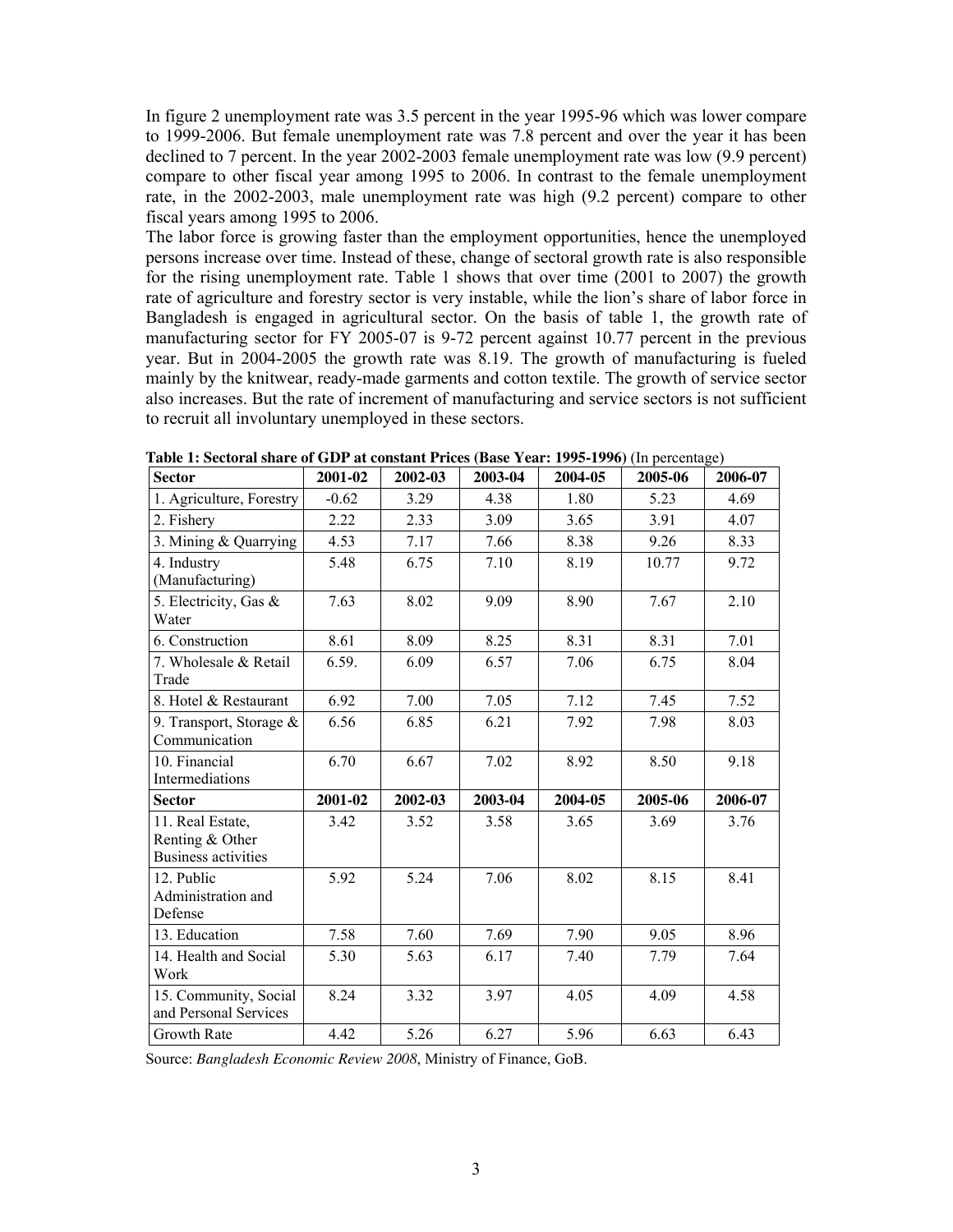

**Figure 3: Employment trend in mayor economic sector, 1961-2006** 

Source: Calculated from the BBS: *Statistical Yearbook of Bangladesh*, Various years (Dhaka, GoB).

In figure 3 shows that over the year employment level in agriculture sector has been declined. In contrast to agriculture sector, employment level in manufacturing and service sectors have been increased. There exists gender variation in respect of employment by the major industry sectors (does not show in the figure). Among the male, as high as 39-27% were engaged in agriculture, forestry and related works followed by wholesale, retail trade 18.58% and manufacturing 10.88% and transport, storage and communications 10.84%. On the other hand for the females the highest 66.54% were in agriculture forestry and related works followed by 11.51% in manufacturing sector and 8.58% in other community social and personal activities, whereas in the urban area 17.33% male and 24.58% female were engaged in manufacturing sector. So the manufacturing sector is an emerging sector of employment potentials. RMG sector is also an emerging sector for female workers. Over the year, female employment rate compared to male increases in the RMG sector. Figure 4 depicts that female employment as a percentage of total employment in the RMG sector increases from 85% (in 1992) to 90.7% (in 2000) from the year 1995 to 1988 the rate was constant at 90%. But in the absolute value, female employment rises from 1218 thousand to 1500 thousand respectively from 1995 to 1998.

**Figure 4: Female employment as a percentage of total employment in the RMG sector, 1992-2000** 



Source: Rahman, 2005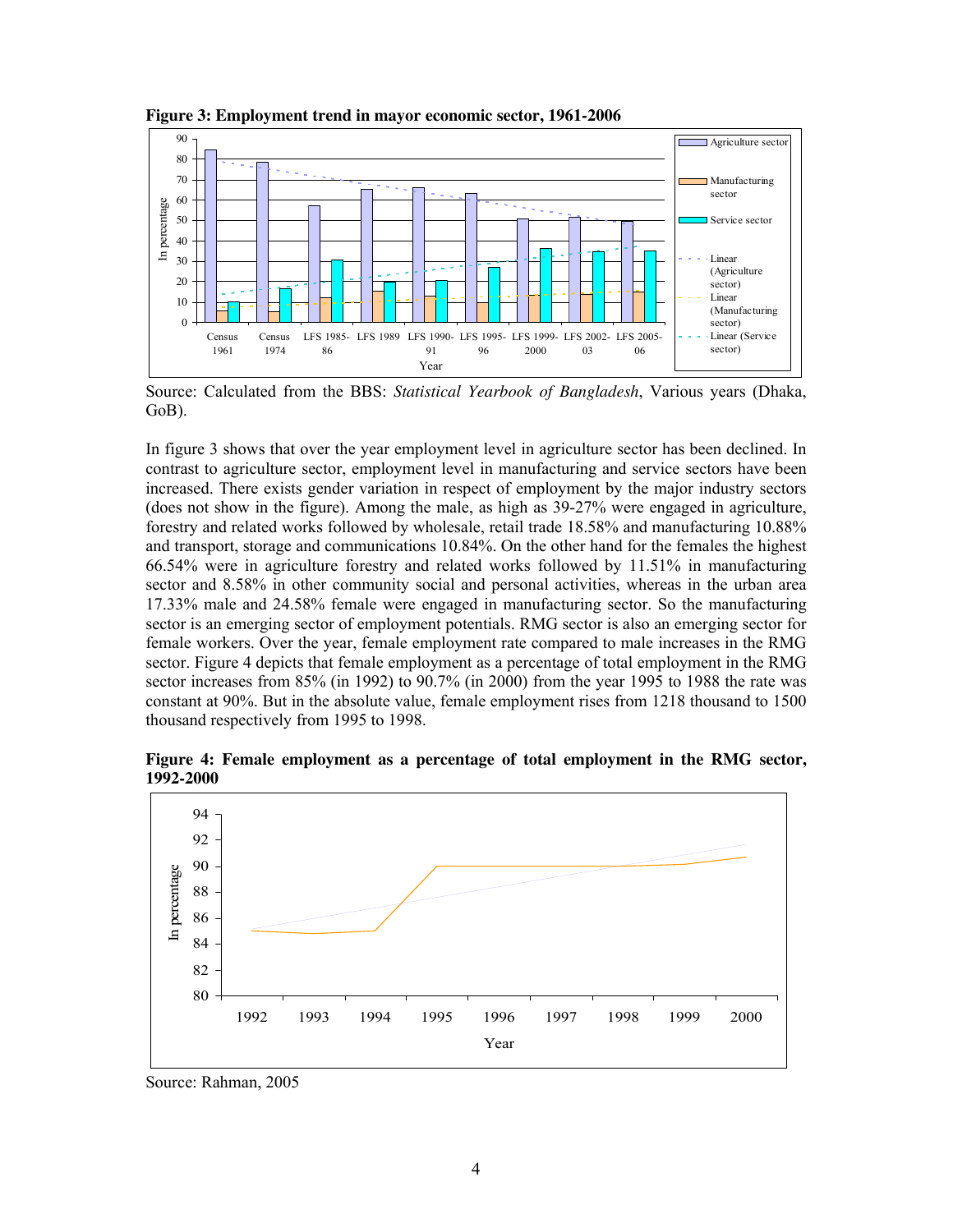After phasing out of the Multi-Fiber Arrangement (MFA) of trade on textile and clothing, no negative impact has been felt in the sector and also no worker has lost his or her job. Export data for FY 2006-07 reveals that export of knitwear and woven garments registered a growth 19.30 percent and 14.05 percent respectively compared to the previous fiscal year. In FY 2006-07, exports registered a growth of 37.39 percent in knitwear and 38.25 percent in woven garments. Government has taken several initiatives for the sustainable development of RMG sector considering its contribution to the national income and employment generation. Beside these, government allocated Tk. 20 core in the budget of 2006-07 for the purpose of creating employment through alternative training in different areas if workers lose their jobs due to negative impact in the quota-free regime.

Now it is to analyze the employment and unemployment situation by residence. Here we will specially focus on the rural areas its changing features and the empirical studies conducted on the rural labor market.



**Figure 5: Unemployment rates of population aged 15 years and over by sex and residence, 1999-2006** 

Source: BBS: *Labour force survey* (Dhaka, GoB, 2002-2003, 2005-2006)

Unemployment rates are relatively higher in urban areas compared to rural areas from 1995 to 2003. In 1999-2000 urban unemployment rates for male and female is respectively 5 percent and 8.3 percent whereas rural unemployment rate for male and female are respectively 2.9 percent and 7.6 percent. In 2002-03 figure 4 reveals the same trend in different magnitude. Instead of those trends, in 2005-2006 female unemployment rate is higher in rural area compare to urban area. In the same period in case of female unemployment in rural area however, the highest rate is observed for age group 15-19 (30.27%) followed by age group 20-24 (10.84%) and 25.29 (6.21%). In urban area, female unemployment rate is highest for age group 25-29 (10.14%) followed by age group 20-24 (10.02%) and 15-19 (9.03%). For male unemployment in both urban and rural areas, unemployment rate is highest in the age group 20-24 where the unemployment rates are 9.33 percent, 9.13 percent and 9.38 percent respectively in national, urban and rural areas.

Using OLS regression estimation Rahman (1993) examines the determinants of the hours of employment obtained by the female workers in rural areas. She finds the *human capital* variables (age, square of age, years of experience) are not statistically significant while their coefficient values are also very low. Here the relationships among dependent and explanatory variables of human capital are negative. As their values are not significant, the author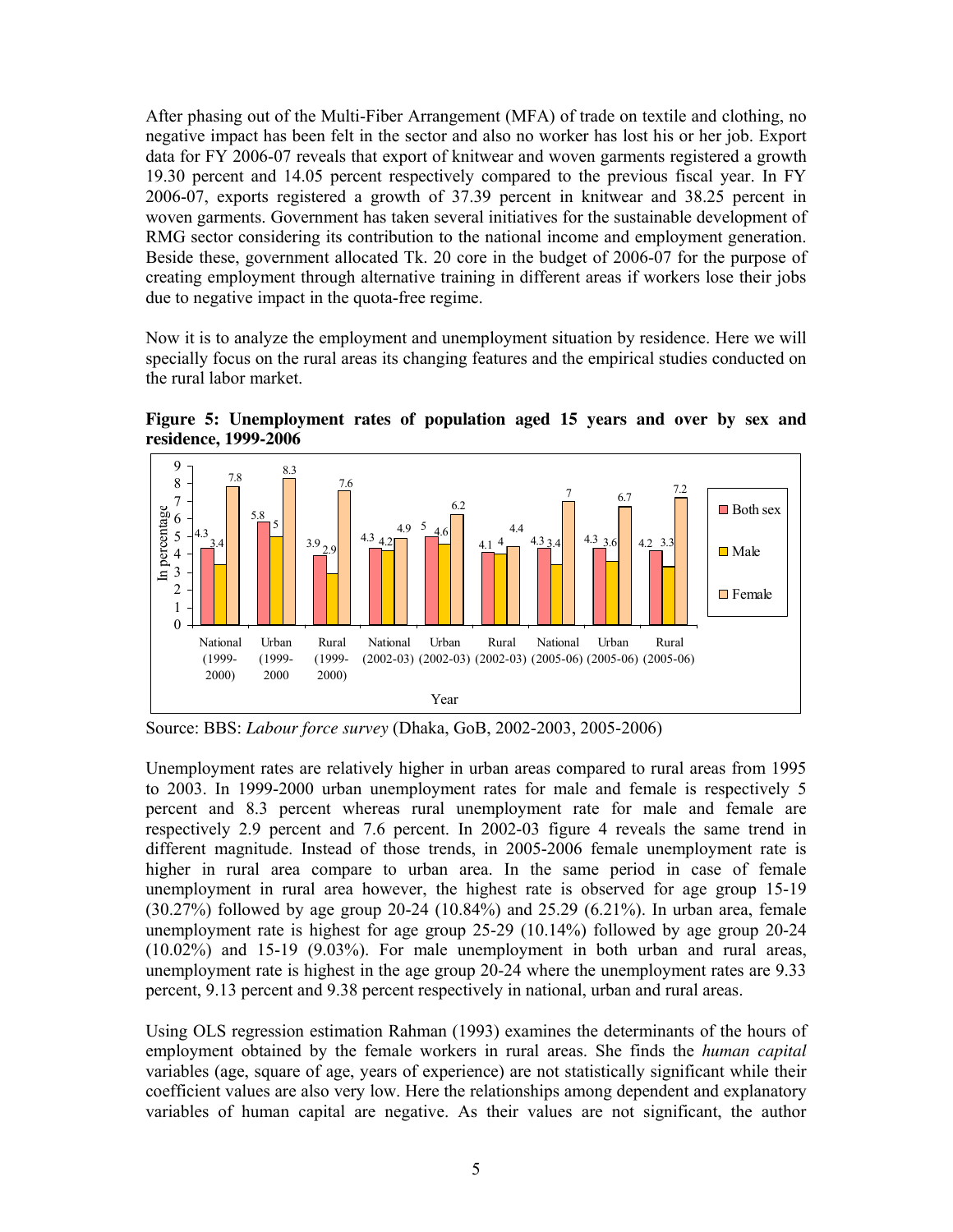interprets that these forces are not operating in the female labor market. The location with low productivity has a significant negative coefficient. The variables reflecting recruitment cost have negative coefficients. There is a negative relationship between dependent variable and wage rate per hour. The value is statistically significant. The author concluded that expansion of employment opportunities is an urgent need since *involuntary underemployment*  exists.

Ahmed (1981) has studied on the aggregate level of rural labor market. The author finds that rural unemployment is *not* involuntary largely prevalent among family workers of middle and rich farm households. Landless and land-poor wage workers do not remain unemployed even for a few days, except during natural calamities when crops and employment potentials are lost (Hossain, 1996). Hossain (1996) argues that since the rural people in Bangladesh live in village generation after generation, they know how to *adopt* and *cope* with the vulnerable situation. The author says that the rural people 'have developed various income and employment smoothing mechanisms through which they can manage to remain employed.' Over the year landlessness and near-landlessness is gradually increasing while it is neither a *necessary* nor a *sufficient condition* for rural poverty.

By using OLS estimation Hossain (1996) finds that the impact of the new technology on the rate of aggregate unemployment and under employment is negative. The relationship between agricultural real wage rate and agricultural employment is positive. Hence the over all results suggest that the new technology does not raise the real wage rate.

Hossain (1988) finds that launching the new technology affects the labor market through income effect. As income increases, rich households substitute their leisure for labor, hence, employment being redistributed from higher to lower income groups (Hossain, 1996).

But Rahman (2004) finds that as the new technology (modern irrigation, seed and fertilizer) being introduced in the agriculture sector, hired labor demand is rising, while the use of machinery for land preparation leads to reduce the demand of hired labor. Hence the net effect is difficult to predict without empirical estimation.

Due to the sectoral productivity differentials and wage differentials, in the rural labor market, labors migrate from farm to non-farm sector. The RNF sector provides a large number of employment opportunities for the growing labor force. There are intersectoral linkages that introduce the RNF sector as an emerging sector of the future growth of economy (Mahmud 1996). The RNF sector generates full-time, sustainable employment in *small-scale industry* especially for the low productive workers which may promote the income of unskilled workers and vulnerable groups. Thus large scale migration to cities would be stopped and female labor force would be more benefited (Varma & Kumar, 1996).

Consequent result is that the unemployment problem is *not serious* in the rural labor market, through the underemployment rate is very high in the rural area. So the government of Bangladesh should take initiatives to promote the prospect of RNF sector for sustainable, secure as well as social standing employment opportunities.

New we would like to focus on the educated unemployed persons. Figure 6 shows the disparity of composition educated unemployment with respect to sex and residence. It shows grim picture in the sense that unemployment rate is higher along with the increase of education level. It is especially confessable for female labor force. In 2005-2006 the female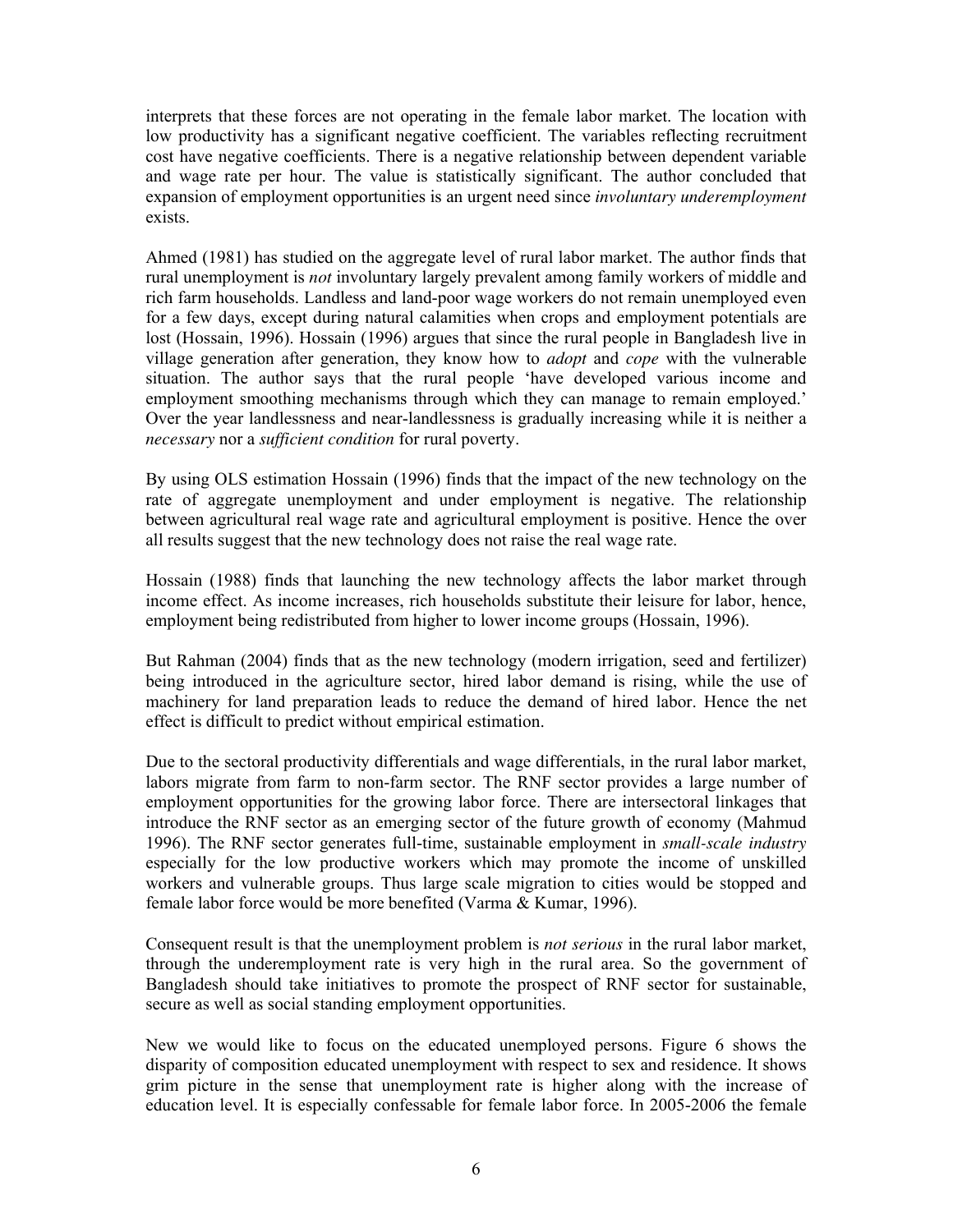unemployment rate at the education level HSC/equivalent is 22.18% followed by the unemployment rate who have technical/vocational education (20.94%) in the rural area, while in the urban area the highest unemployment rate is at the level Engineering/medical (19.02) and the second highest is at the level class IX-X (15.94%). The feature is also available in previous years. This scenario may depress the women and hence the enrollment of women for higher education will be declined.





Source: BBS: *Labour force Survey* 2005-2006 Note:

| 1. No education      | 4. Class IX-X     | 7. Degree/equivalent   |           | 10. |
|----------------------|-------------------|------------------------|-----------|-----|
| Technical/vocational |                   |                        |           |     |
| 2. Class-I-V         | 5. SSC/equivalent | 8. Master's/equivalent | 11. Other |     |
| 3. Class VI-VIII     | 6. HSC/equivalent | 9. Engineering/medical |           |     |
|                      |                   |                        |           |     |

The feature is not quite different for male unemployment at higher level of education. Male unemployment rate is highest in case of having HSC/equivalent education level (8.58%) followed by technical/vocational education level (7.11%). Now it may suppose to relate the figure with figure 7.

**Figure 7: Employed persons aged 15 years and over by major industry and level of education, 2005-2006** 



Source: Calculated from the BBS: *Labour force Survey* 2005-2006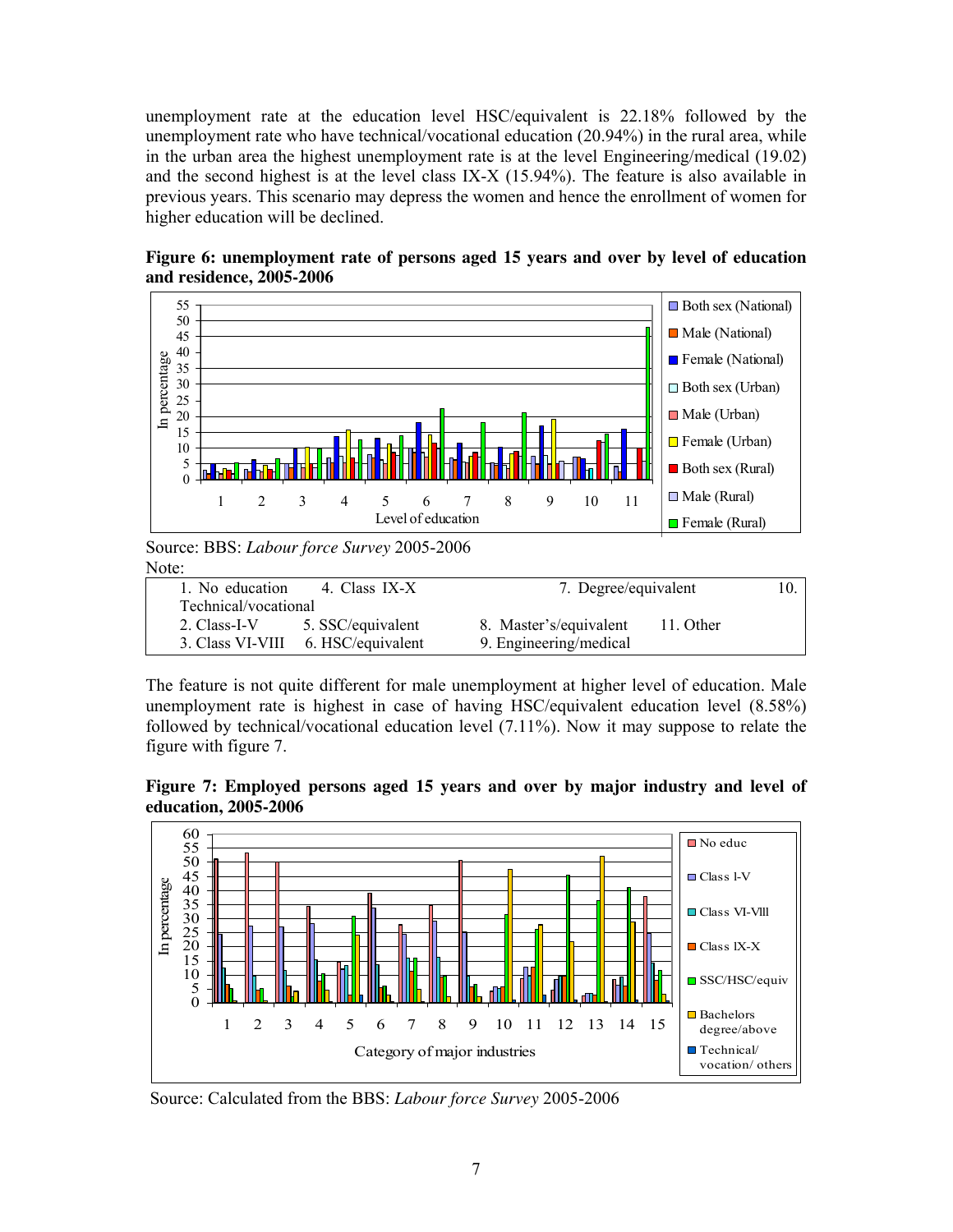Figure 7 shows that in agricultural, hunting and forestry 51.15 percent employed persons have no education; in the fishing 53.29 percent employed persons have no education. Similarly in mining and quarrying, manufacturing, construction, wholesale and retail trade, hotels and restaurants, transport, storage and communications and other community, social and personal service activities sector most of the peoples who are employed, have no education. In the service sector educated employment rate is very high. The same trend found in 2002-2003 but in different magnitude. All of the sectors where employed persons of no education level are highest in 2005-2006; the same features are found in 2002-2003, but in higher magnitude. It exhibits the potentials of educated employment prospects. Figure 2 also shows the potentials as the service sector is a growing sector.

Unemployment rate is not very high in Bangladesh labor market. So it is not a very serious problem. Instead of unemployment problem, underemployment is a serious problem specially for female labor.





Source: BBS: *Labour force survey* (Dhaka, GoB, Various years) *Bangladesh Economic Review* (GoB, various years)

Figure 8 shows that over the year the under employment rate of female labor increases especially in the rural area. Underemployment rate of male labor declines from the year 2002-2003. In 2005-2006 10.86% males and 68.25% females are underemployed, while 77.02% females are underemployed in the rural areas. Rahman (2005) argues that over the year unemployment and underemployment levels of male workers decline, which implies that male labors are mainly benefited from new job opportunities. This indicates that the unemployment and under employment levels of female workers will not decline until all unemployment and underemployed male workers are absorbed into the labor market. But there may strengthen other concept named '*prisoner's dilemma*'. Eastman (1998) shows a prisoner's dilemma in which employees have incentives to work more than the optional level of hours. Because they think it may induce his (or her) position in the work place. According to data available in 2005-2006, 41.50 percent male workers work more than 60 hours in a week in the urban area. 15.86 percent female workers work more than 60 hours, 12.71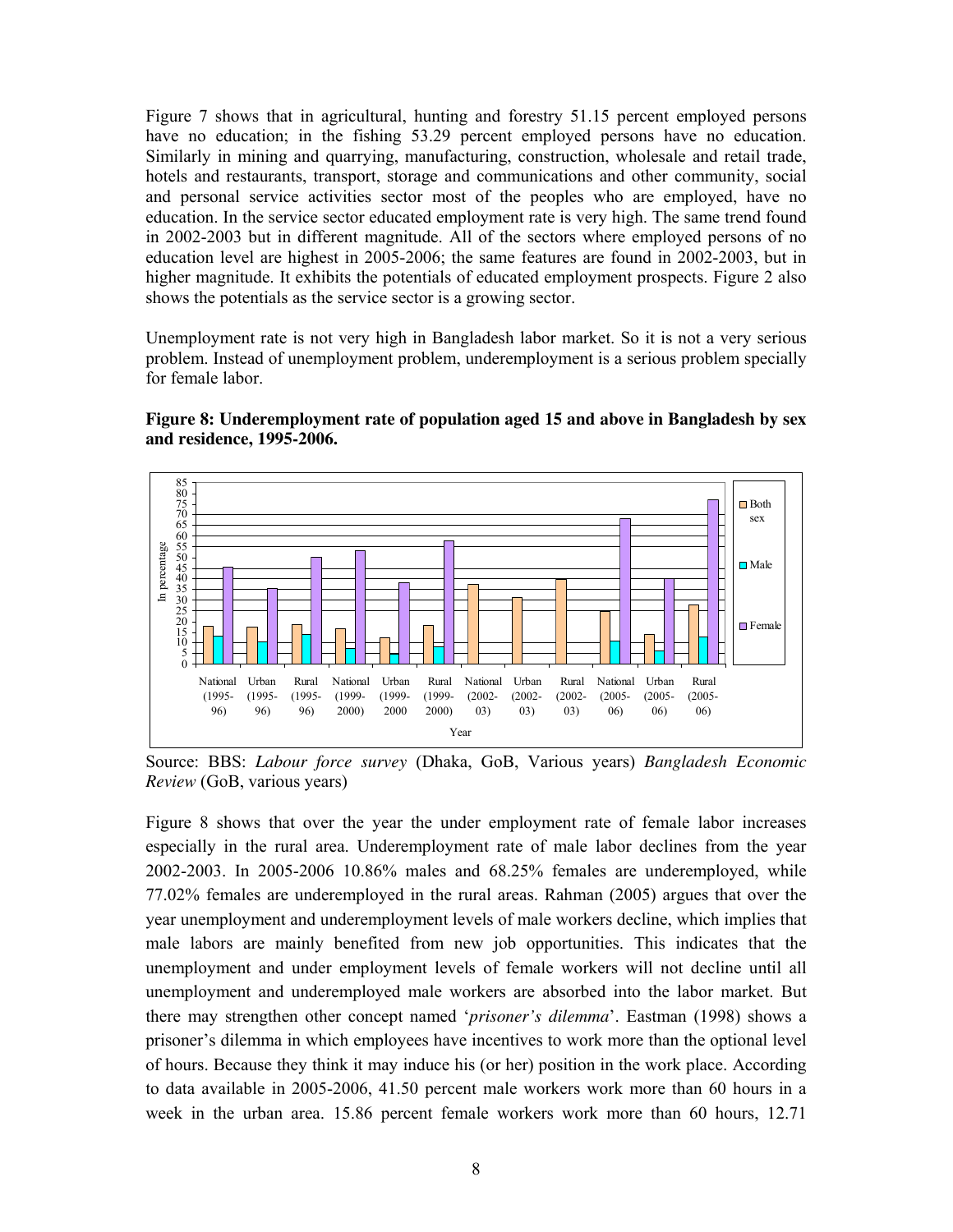percent female workers work 50-59 hours. Since both employers and employees know about the existing surplus labor (high unemployment and underemployment level) in the labor market of Bangladesh, *insiders* try to convince their employers providing more effort. Hence the *outsiders* are deprived. Otherwise more job opportunities may be created. In this case work-sharing program may be introduced (Freeman and Gottschalk, 1998).

Now we will focus youth labor force (15-29 age). youth labor force is another important aspect of the labor market of Bangladesh. The growth of youth labor force is *instable.* In 1995-1996 it was 19.2 million, in 1999-2000 declined to 14.5 million, then increased in 2002- 03 and however declined in 2005-06. In figure 9 we find the variation of youth labor force growth in urban and rural areas. In the rural areas youth labor force is more compared to the urban area. Gender differentials also exist over the year.



**Figure 9: Youth labor force (aged 15-29) by sex and residence** 

Source: BBS: *Labour force survey* 2002-2003, 2005-2006.

Among the employed youths 43.95 percent are belonging to agriculture followed by service sector 36.39 percent and manufacturing sector 19.67 percent. In 2002-2003 among the youth labors literate male participation was 61 percent and female participation was 54.1 percent, but the magnitudes decline to 36.22 percent and 44.05 percent respectively. In the later case literate female participation rate increases both in urban and rural areas compare to literate male.

Major Key findings of this section are that the labor market of Bangladesh is consistent with Lewis *two-sector model* from various aspects. There is surplus labor in the rural economy, (as the figure 5 and 8 show), the productivity differentials increase between rural and urban areas and the sectoral wage differentials (see appendix 1) also exist in agriculture, manufacturing and service sectors. The growth of output and employment increases in the manufacturing and service sectors. In contrast, the unemployment rate is high in the urban areas. Because the growth of manufacturing sector is not sufficient to absorb the surplus labor prevailed in the urban economy.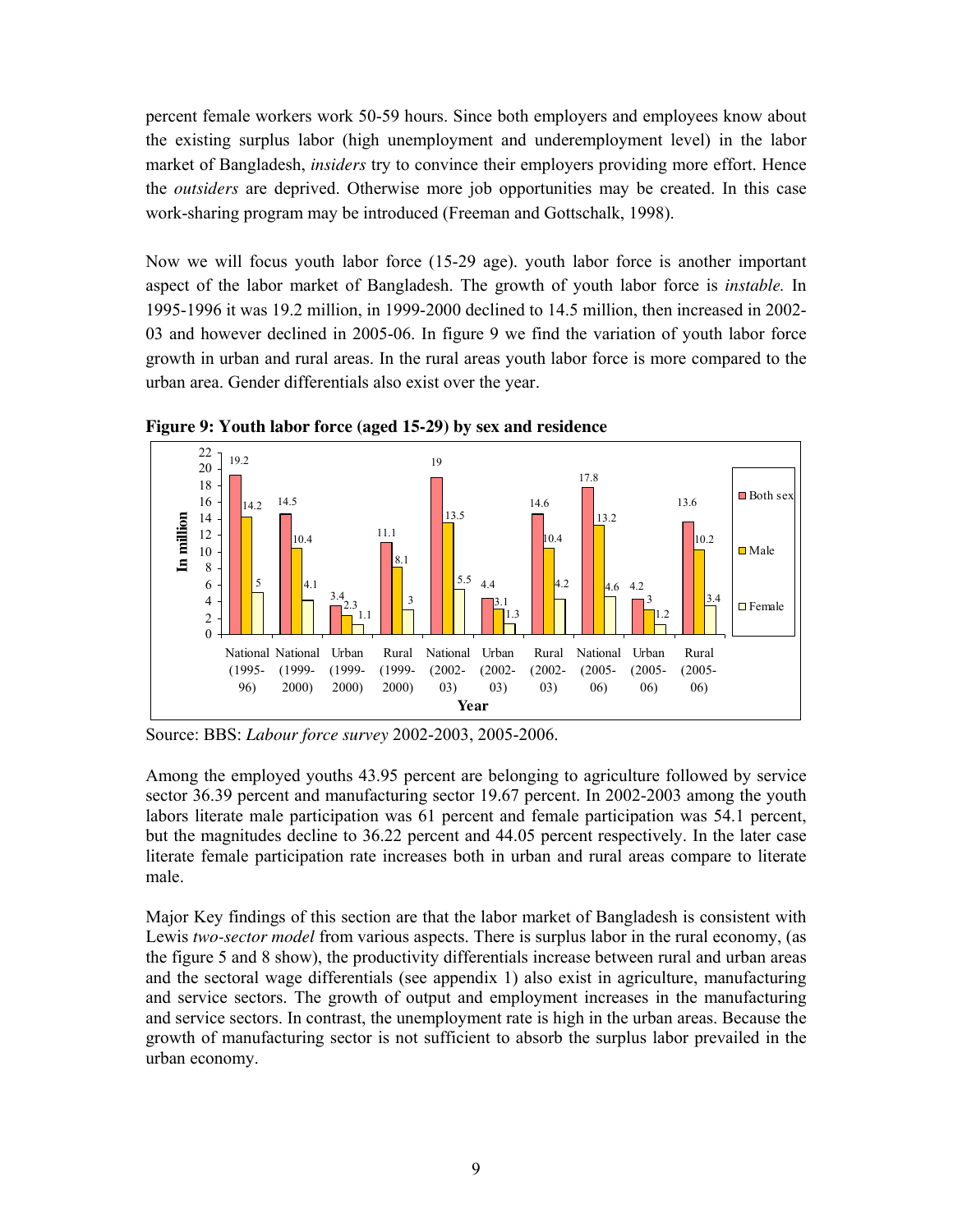In fact manufacturing sector is an emerging sector for Bangladesh economy. The *special characteristics of manufacturing sector* are:

- Manufacturing growth "pulls along" economic growth in such a way that other sectors cannot operate like that sector. This argument is reflected in Table 1.
- "*Learning by doing*" concept is more relevant as well as more important in industry than in agriculture or services. Learning by doing, innovation and intersectoral linkages hence render overall productivity growth endogenous to growth in dynamic manufacturing sectors.
- The technological change is generally initiated in the manufacturing sector then it is diffused out of the sector.
- The manufacturing sector and service sector are interlinked which is the critical point for Bangladesh labor market since the trend of employment rate in service sector is upward over the year (see figure 3). The growth and increasing sophistication and specialization of manufacturing may induce the demand for service inputs into manufacturing sector (Tregenna, 2008).

•

For these district features of manufacturing sector in the next section we will try to estimate the demand determinants of labor in major industry groups. The econometric technique used in this paper is ARDL (Autoregressive Distributed Lag Model).

## **III. The Demand Determinants of Labor in Major Industry Groups**

In this section we will estimate the demand determinants of employee and production worker separately who works in the selected major industry groups. To avoid severe *multicollinearity* problem, complexity and from the principles of parsimony, some variables are omitted from the model and their *proxy* variables are incorporated in the model in some cases. Beside these the unavailability of time series data of relevant factors restricts the number of explanatory variables.

To estimate the demand determinants of employee, the following log linear model is constructed:

lnem<sub>t</sub> =  $\beta_0 + \beta_1$ lnem<sub>t-1</sub> +  $\beta_2$ lnreicost<sub>t</sub> +  $\beta_3$ lnrwicost<sub>t</sub> +  $\beta_4$ lnfasset<sub>t</sub> +  $\beta_5$ lnrfac<sub>t</sub> +  $\beta_6$ lnvprodn<sub>t</sub>  $+ \beta_7$ lnvprodn<sub>t-1</sub> + β<sub>8</sub>lnrimex<sub>t</sub> + β<sub>9</sub>lnpw<sub>t</sub> + β<sub>10</sub>lnpw<sub>t-1</sub> +u<sub>t</sub> (1)

Where:

 $em_t$  = average annual employee in t period

 $em_{t-1}$  = average annual employee in t-1 period

 $pw_t$  = average annual production worker in t period

 $pw_{t-1}$  = average annual production worker in t-1 period

 $reicost_t$  = ratio of employment cost of employee and total industrial cost in t period

 $rwicost_t =$  ratio of employment cost of production worker and total industrial cost in t period

 $fasset<sub>t</sub> = Fixed assets in t period$ 

 $rfac_t$  = number of reporting factories in t period

 $vprod<sub>t</sub>$  = gross value of industrial production in t period

 $vprod_{t-1}$  = gross value of industrial production in t-1 period

 $rimex_t$  = ratio of import and export in t period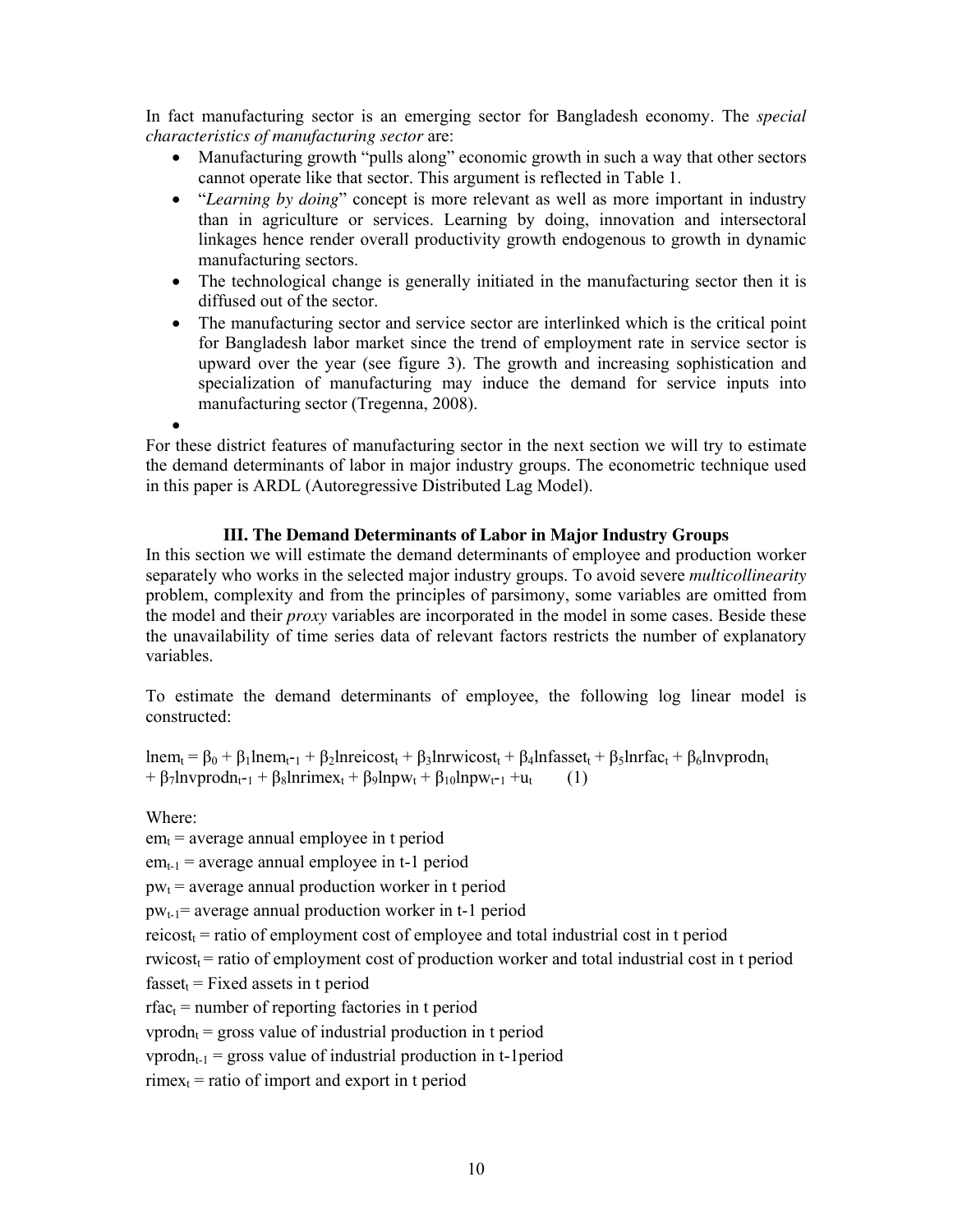Given the availability of data, the log linear model is estimated for the period 1980-2002. Table 2 reports the regression results.

| Dependent variable: Natural Log of number of employee         |                     |                       |                |
|---------------------------------------------------------------|---------------------|-----------------------|----------------|
| <b>Regressors</b>                                             | <b>Coefficients</b> | <b>Standard Error</b> | <b>T-ratio</b> |
| $l$ nem $_{t=1}$                                              | $-0.15674$          | 0.41                  | $-0.38$        |
| Inreicost <sub>t</sub>                                        | 0.152261            | 0.42                  | 0.36           |
| Inrwicos <sub>t</sub>                                         | $-0.37129$          | 0.40                  | $-0.93*$       |
| $Infasset_t$                                                  | $-0.09427$          | 0.19                  | $-0.48$        |
| $Inffac_t$                                                    | 0.114965            | 0.12                  | $0.96*$        |
| lnvprod <sub>t</sub>                                          | 0.099156            | 0.34                  | 0.29           |
| $lnvprod_{t=1}$                                               | 0.39702             | 0.38                  | $1.04*$        |
| Inrimex <sub>t</sub>                                          | 0.51904             | 0.24                  | $2.18***$      |
| $lnpw_t$                                                      | 0.44237             | 0.44                  | $1.00*$        |
| $lnpw_{t-1}$                                                  | 0.05132             | 0.26                  | 0.19           |
| Constant                                                      | $-3.1266$           | 2.07                  | $-1.55**$      |
| $\overline{R}^2$ =0.98;<br>$R^2=0.99$ ;<br>observations $=18$ |                     |                       |                |

**Table 2: Regression results for employee** 

Note: \*, \*\*, \*\*\* \*\*\*\* denote one tailed significance at 0.25, 0.10, 0.05, 0.025 probability levels respectively.

To estimate the demand determinants of production worker, the following log linear model is formed:

Inpwt=  $\alpha_0$  +  $\alpha_1$ lnem<sub>t</sub> +  $\alpha_2$ lnreicost<sub>t</sub> +  $\alpha_3$ lnrwicost<sub>t</sub> +  $\alpha_4$ lnfasset<sub>t</sub> +  $\alpha_5$ lnrfac<sub>t</sub> +  $\alpha_6$ lnvprodn<sub>t</sub> +  $\alpha_7$ lnvprodn<sub>t-1</sub> +  $\alpha_8$ lnrimex<sub>t</sub>+ $\alpha_9$ lnpw<sub>t-1</sub> +  $\alpha_{10}$ lnem<sub>t-1</sub> + Vt

Where:

 $pw_t$  = average annual production worker in t period

 $em_t$  = average annual employee in t period

 $em_{t-1}$  = average annual employee in t-1 period

 $pw_{t-1}$  = average annual production worker in t-1 period

 $reicost_t$  = ratio of employment cost of employee and total industrial cost in t period

 $rwicost_t = ratio of employment cost of production worker and total industrial cost in t period$ 

 $fasset_t = Fixed assets in t period$ 

 $rfac_t$  = number of reporting factories in t period

 $vprod<sub>t</sub> = gross value of industrial production in t period$ 

 $vprod_{t-1}$  = gross value of industrial production in t-1period

 $rimex_t$  = ratio of import and export in t period

By using the available data for the period 1980-2002, the log linear model is estimated. Table 3 reports the regression results.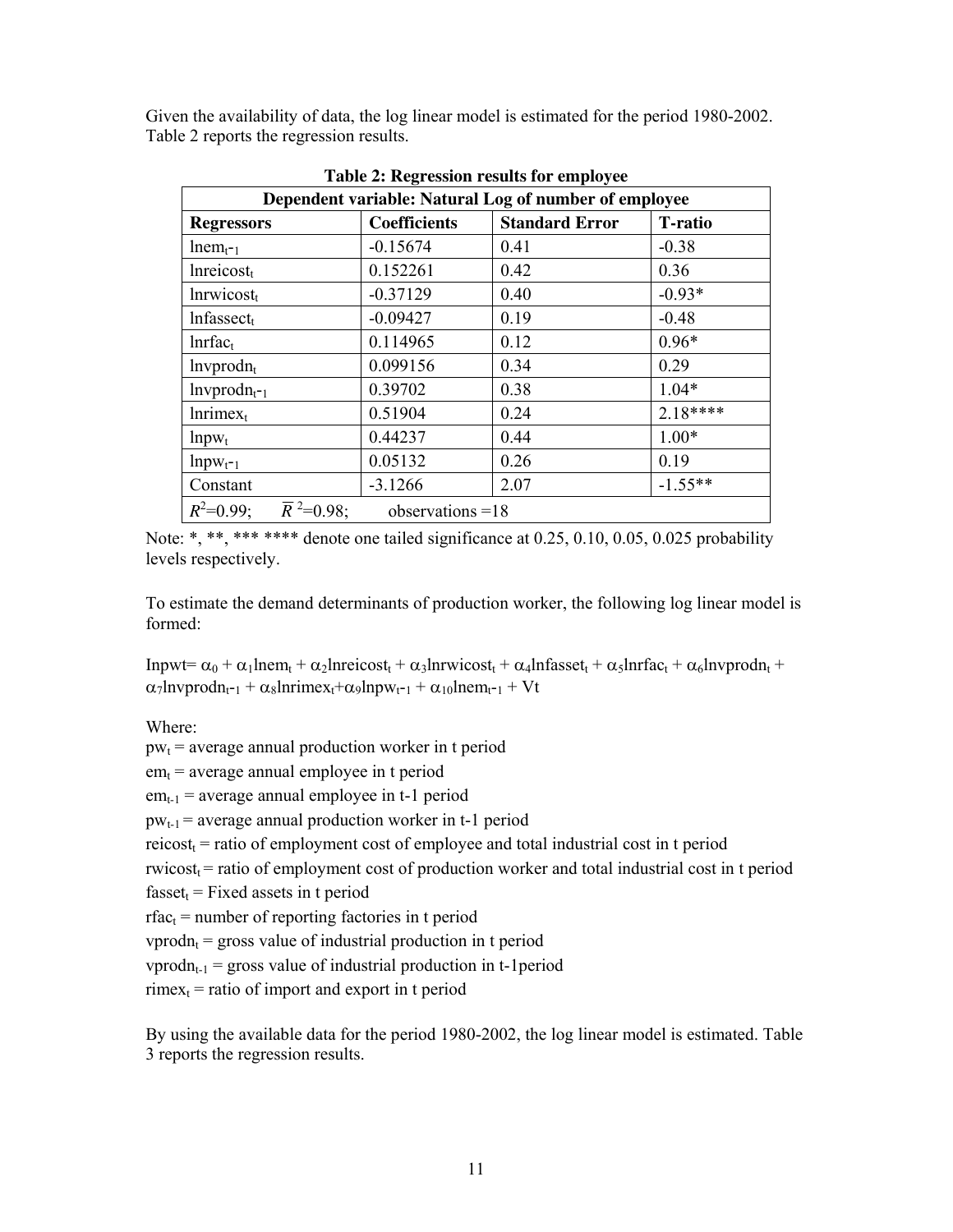| Dependent variable: Natural Long of number of employee        |                     |                       |                |
|---------------------------------------------------------------|---------------------|-----------------------|----------------|
| <b>Regressors</b>                                             | <b>Coefficients</b> | <b>Standard Error</b> | <b>T-ratio</b> |
| Inem $_{t-1}$                                                 | 0.28                | 0.28                  | $1.00*$        |
| Inreicost                                                     | $-0.50$             | 0.28                  | $-1.74***$     |
| Inrwicost $t$                                                 | $-0.009$            | 0.34                  | $-0.03$        |
| Infassect $t$                                                 | $-0.15$             | 0.15                  | $-1.02*$       |
| $Irrfac_{t}$                                                  | 0.16                | 0.08                  | $1.91***$      |
| Invprodn $t$                                                  | 0.42                | 0.22                  | $1.94***$      |
| Invprodn $_{t=1}$                                             | $-0.19$             | 0.32                  | $-0.61$        |
| Inrime $x_t$                                                  | $-0.24$             | 0.23                  | $-1.04*$       |
| $Input_{t-1}$                                                 | 0.04                | 0.21                  | 0.21           |
| $Inemw_{t-1}$                                                 | 0.28                | 0.31                  | $0.89*$        |
| Constant                                                      | 0.85                | 1.89                  | 0.45           |
| $\overline{R}^2$ =0.99;<br>$R^2=0.99$ ;<br>observations $=18$ |                     |                       |                |

**Table 3: Regression results for production worker** 

Note: see the note of table 2

According to the estimated value given in table 2 there is a negative relationship between the recruitment in current year and previous year. It may economically significant in various aspects, Table 2 shows that employee and production worker are *not substitute*, rather they are *complementary*. For the improvement of productivity, technology, the coefficient of the ratio of employment cost of employee and total industrial cost hold positive sign with lower magnitude. It should be mentioned that in fixed assets land and improvement to land, buildings, plant and machinery, transport and equipments are included. Hence the coefficient value of fixed assets partially shows the *scale effect* which is negatively affect recruitment of employee. But it is not statistically significant. From previous studies its is known that capital and *blue-collar* or unskilled workers are generally substitutes for each other in production, however capital and skilled or *white collar* workers tend to be complements. (Kaufman and Hotchkiss, 2003) But here we cannot explicitly provide any evidence that support this hypothesis. The reason is that in this case blue-color and white-color employees are *jointly*  represented. As the number of factory rises, employment prospect of employee also rises. The coefficients of production and its lagged value show that as the production increases, enrollment also increases. The coefficient of import - export ratio shows that if the *trade balance* is deteriorated, eventually it has no negative impact on employee.

Table 3 specially represents the demand determinants of blue-color or unskilled workers. It is sensible that recruitment of operative increases with employee. The coefficient sign of the ratio of employment cost of production worker and total industrial cost is negative which reflects that if government of Bangladesh implements *minimum wage law*, some operatives may loss their jobs. As the fined asset increases, the demand for unskilled or semi-skilled worker declines accordingly. The coefficient of lagged value of production holds negative sign which implies that if the industry makes any *inventory* it will lead to hire fewer workers. In contrast to employee, if the trade balance is deteriorated, eventually it may lead to fire a number of workers. Finally the recruitment of employees and operatives in the lagged year does not generate any negative impact on the demand for operative in the current year contrary to the fact, if the enrollment of employees rises 1 percent in the lag year, the demand for worker also rises by 0.28 percent.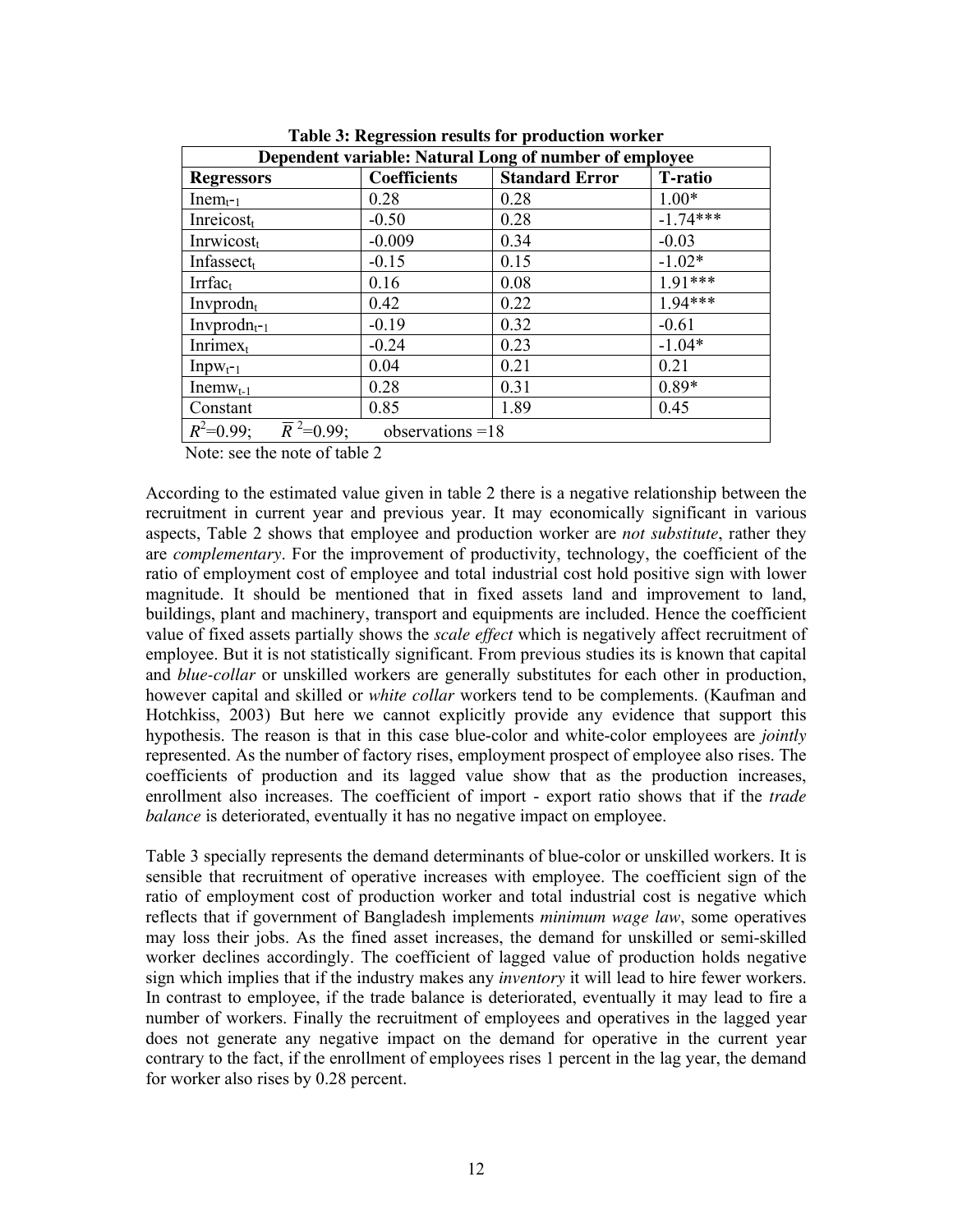The major findings of this section is that the employees who are engaged in the major industry groups enjoy sustainable and secured jobs; while the operatives' employment position is very insecure. In the globalize economy the unskilled workers suffer more if the trade balance become deteriorated.

# **IV. Conclusion and Policy Implications**

As we have seen, the labor force participation over the year increases but job opportunity does not increase in such a way that the country can absorb all the additional labor force. So the focal point is to create the job opportunities. Keeping this in mind the policy should include the following strategies:

- Since the underemployment rate in very high, especially in the rural area and (as we have seen) RNF sector has the prospect to absorb the unskilled and semi-skilled labor force, so the government should undertake specific policy measure to induce the RNF sector. For this, rural infrastructure should be developed. As the SMEs' (small and medium enterprises) production technique is especially *labor intensive*, so providing loan, training and other facility government can strengthen SMEs.
- Government may introduce work-sharing program and fix maximum working hours that will reduce unemployment underemployment rate in some extent.
- As the demand for labor is *derived demand*, if the government can accelerate the economic growth rate using the macroeconomic components, labor demand will increase as well.
- Government may take proper step to encourage the labor force to migrate overseas. This procedure may induce the GNP growth rate that will lead to further job opportunity in the country.
- As we have found that import-export ratio and unskilled labor demand is negatively related, hence, if the government takes initiatives to improve the trade balance, it will generate more job opportunities.
- Investment in the service sector and manufacturing sector should be encouraged. Government should take proper step to prevent the *capital flight* to overseas. We have found that as the number of factory rises, labor demand also rises.
- ILO studies suggest that governments ought consistently to incorporate the use of "*labor-based*" rather than "*equipment-based*" production procedure in the public investment policy (Islam, 2005)
- As the reservations wage of the labor in Bangladesh is very low, Bangladesh government may urge foreign investors to invest in Bangladesh.
- Since the influence of demand determinants on the demand of skilled and unskilled labor force is different, so policymaker must consider these features.

After all not only the government of Bangladesh, but also NGOs as well as other organizations such as political, social, national and international should jointly or separately take proper steps to eradicate poverty, unemployment and underemployment as well.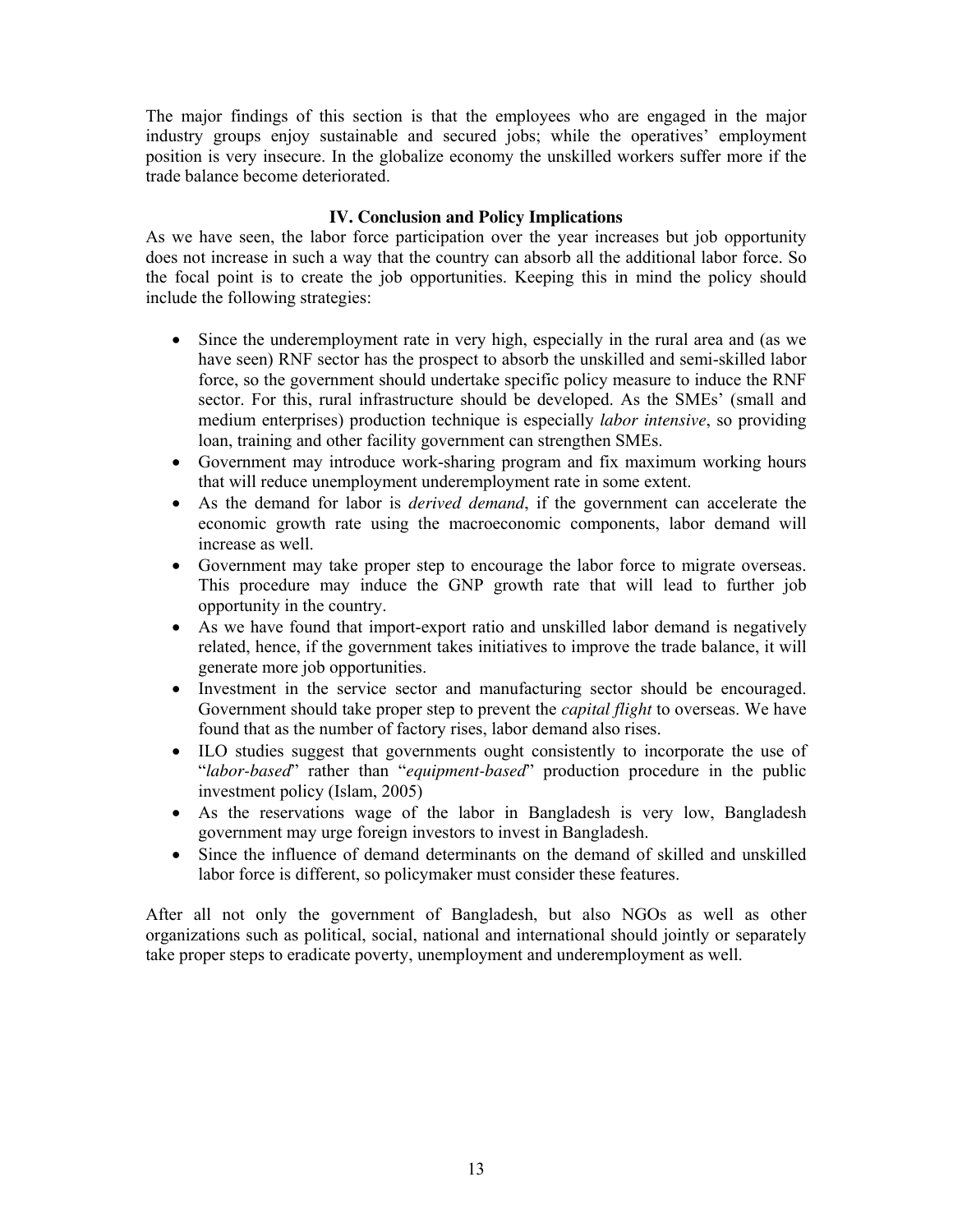## **Reference**

- Ahmad, I., 1981. Wage Determination in Bangladesh Agriculture. Oxford Economic papers, 33, 1981, pp 298-322.
- Chletsos, Michael., 2005. The Socio-Economic Determinants of Labour Demand in Greece: 1980-2001. http://ius.unicas.it/mc2005/papers/chietsos.pdf
- Eastman, Wayne., 1998. Working for Position: Women, Men, and Managerial Work Hours. *Industrial Relations*, Vol. 37, No. 1 (January 1998), UK.
- Freeman, Richard B. and Gottschalk, peter., 1998. Generating Jobs: How to Increase Demand for Less-Skilled Workers. Russell Sage Foundation, New York.
- Hossain, M., 1988. Nature and Impact of the Green Revolution in Bangladesh. Research Paper 67, Washington, DC: International Food Policy Research Institute.
- Hossain, Akhtar., 1996. Macroeconomic Issues and Policies: The case of Bangladesh. University Press Limited, Dhaka, Bangladesh.
- Islam, Iyanatul., 2005. Circumventing Macroeconomic conservatism: A policy framework for growths, employment and poverty reduction. *International labour review*, Vol. 144 (2005), No. 1.
- Kaufman, Bruce E. and Hotchkiss, Julie L., 2003. The Economics of Labor Markets. Sixth edition, Thomson, South-Western.
- Lewis, W. Arthur., 1954. Economic Development with Unlimited Supplies of Labor. Manchester School of Economics and Social Studies, Vol. 22, No. 2 (May), pp. 139-91.
- Mahmud, Woahiduddin., 1996. Employment Patterns and Income formation in Rural Bangladesh: The Role of Rural Non-farm sector. *The Bangladesh Development Studies,* Vol. XXIV, Nos. 3 & 4, Sept.-Dec. 1996, Dhaka, Bangladesh.
- Osmani, S. R., 2005. The Role of Employment in Promoting the Millennium Development Goals. Discussion Paper, Issues in Employment and Poverty. No. 18, October, 2005, Employment Strategy Department, International Labour Office, Geneva.
- Rahman, Rushidan Islam, 1993: Determinants of Wage Employment and Labour Supply in the Labour Surplus Situation of Rural Bangladesh. *The Bangladesh Development Studies,* Vol. XXI, No. 2, June 1993, pp 45-66, Dhaka, Bangladesh.
- \_\_\_\_\_, 2004, Employment Route to Poverty Reduction in Bangladesh: Role of Self- Employment and Wage Employment. Discussion Paper, Issues in Employment and Poverty. No. 17, November, 2004, Recovery and Reconstruction Department, International Labour office, Geneva.
- \_\_\_\_, 2005, The Dynamics of the Labour Market and Employment in Bangladesh: A Focus on Gender Dimensions. Employment Strategy Papers July 2005/13, Employment Policy Unit, Employment Strategy Department, International Labour Office, Geneva.
- Tregenna, Fiona., 2008. The Contributions of Manufacturing and Services to Employment Creation and Growth in South Africa. *South African Journal of Economics,* Vol. 76: 52 August 2008.
- Varma, Sona and Kumar, Praveen., 1996. Rural Non-farm Employment in Bangladesh. *The Bangladesh Development Studies,* Vol. XXIV, No. 3 & 4, Sept.-Dec. 1996. Dhaka, Bangladesh.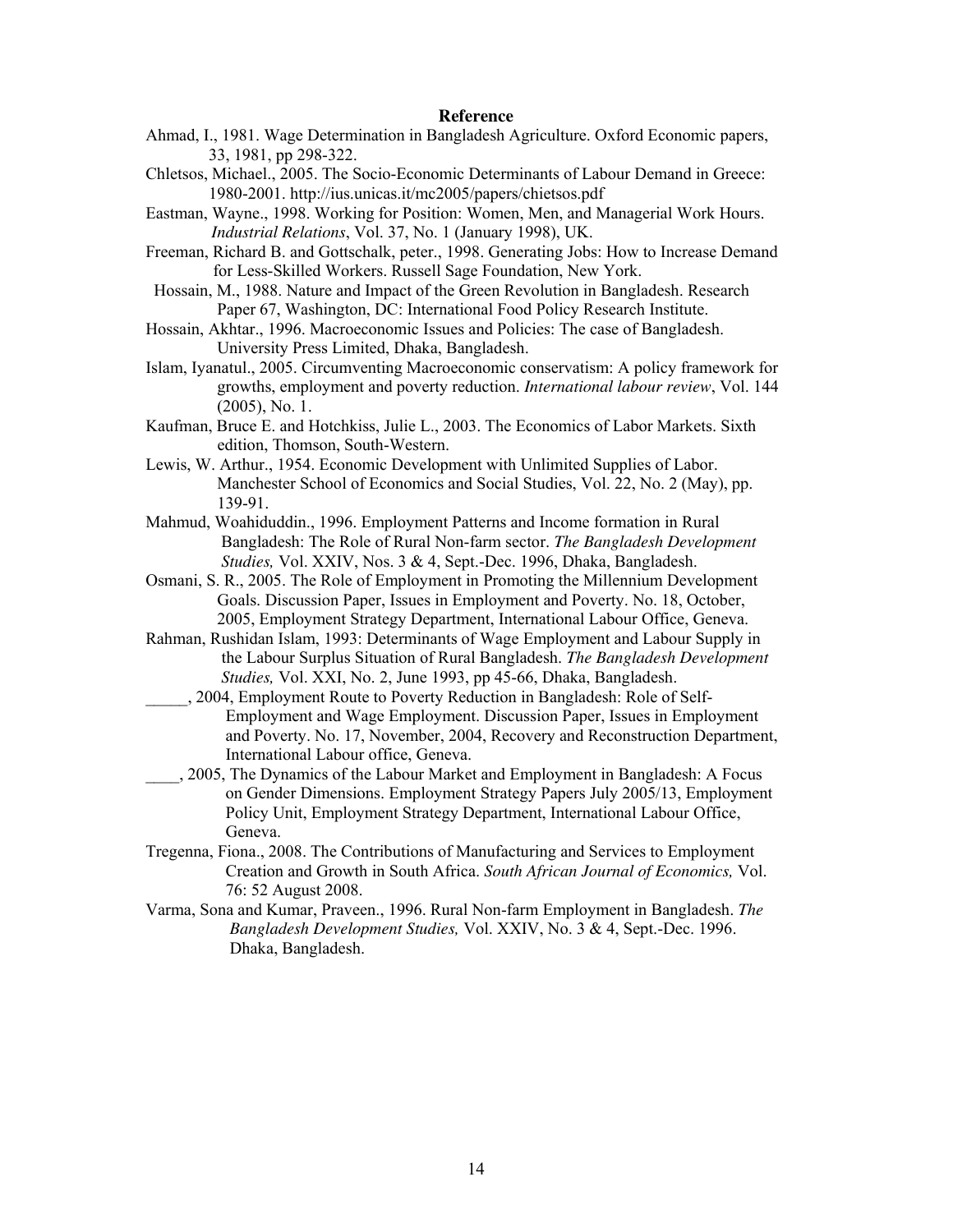#### **Appendix**

#### **Appendix 1:** *Marginal productivity* **differentials in various sectors**

In the *short run*, it is assumed that labor is only *variable* input. If the firm uses two factors such as labor and capital, the firm's profit is given as follows.

$$
\Pi = P. Q - W. L \tag{A. 1}
$$

Where Π represents profit, P is the product price (assumed fixed for *perfect competition* in the product market), Q is the level of output, W is the wage rate (assumed fixed for perfect competition in the labor market), and L is the level of employment.

If the production function is:

$$
Q = F(K, L) \tag{A.2}
$$

Replacing Q with the production function:

$$
\Pi = P.F(K, L) - W.L \tag{A.3}
$$

The firm maximizes profit (A.1) by choosing how much of each factor to use. To obtain the level of employment that maximizes profit, partially differentiating (A.3), then the first-order condition is:

$$
P\frac{\partial F}{\partial L} - W = 0\tag{A.4}
$$

The term ( $\partial$ F/ $\partial$ L) represents the *marginal product of labor* (MP<sub>L</sub>). In case of perfect competition P is equal to *marginal revenue* (MR) and for *imperfect competition* P is greater than MR. However,

$$
W = P \cdot \frac{\partial F}{\partial L} = P. MP_{L}
$$
 (A. 5)

or, 
$$
W = MR
$$
.  $MP_L = MRP_L$  (A. 6)

where MRPL represents *marginal revenue product* of labor. For *long run* demand function, it is also found that

$$
W = P. MPL
$$

Therefore, the wage differentials in different sectors of production reveal the variation of productivity in these sectors where higher wage rate indicates higher productivity.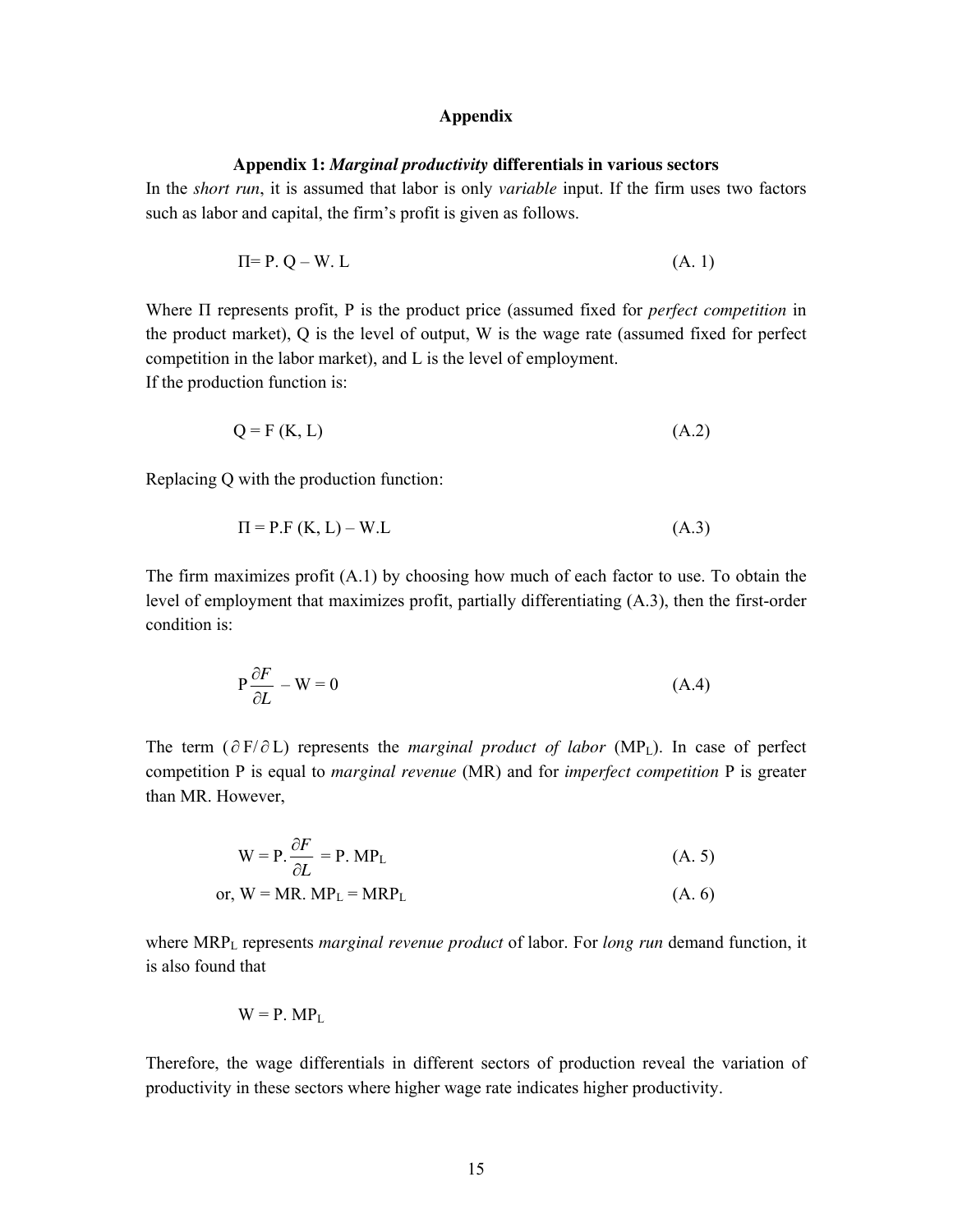

**Figure A.1: Nominal wage rate by sector (19976-2007)** (Base: 1969-1970 = 100)

Source: BBS: *Statistical yearbooks,* various years.

Figure A.1 shows that in manufacturing sector the marginal productivity of labor is increases over the year. The increment of marginal productivity of labor in agriculture sector also increases but with lower magnitude i.e.,  $MP_L$  in manufacturing sector is *greater* than the  $MP_L$ in agriculture sector.

## **Appendix 2: List of major industry groups**

The major industry groups that has been considered to estimate the demand determinants of labor in manufacturing sector, shows in table A 1. The data has been obtained from *Statistical Yearbooks* of Bangladesh Bureau of Statistics in various years.

| <b>BSIC 1986</b><br>code | Title of Category               | <b>BSIC 1986</b><br>code | Title of Category               |
|--------------------------|---------------------------------|--------------------------|---------------------------------|
| 311-312                  | Food manufacturing              | 354                      | Petroleum refining              |
| 313                      | Beverage industries             | 355                      | Misc. prod. of petroleum & coal |
| 314                      | Tobacco manufacturing           | 356                      | Rubber products                 |
| 315                      | Animal feed                     | 357                      | Plastic products                |
| 321-322                  | Mfg. of textiles                | 361                      | Pottery & China-ware            |
| 323                      | Wearing apparel except footwear | 362                      | Glass $\&$ glass products       |
| 324                      | Leather & leather products      | 369                      | Non-metalic mineral products    |
| 325                      | Leather footwear                | 371-372                  | Iron & steel basic industries   |

**Table A. 1: Major industry groups**